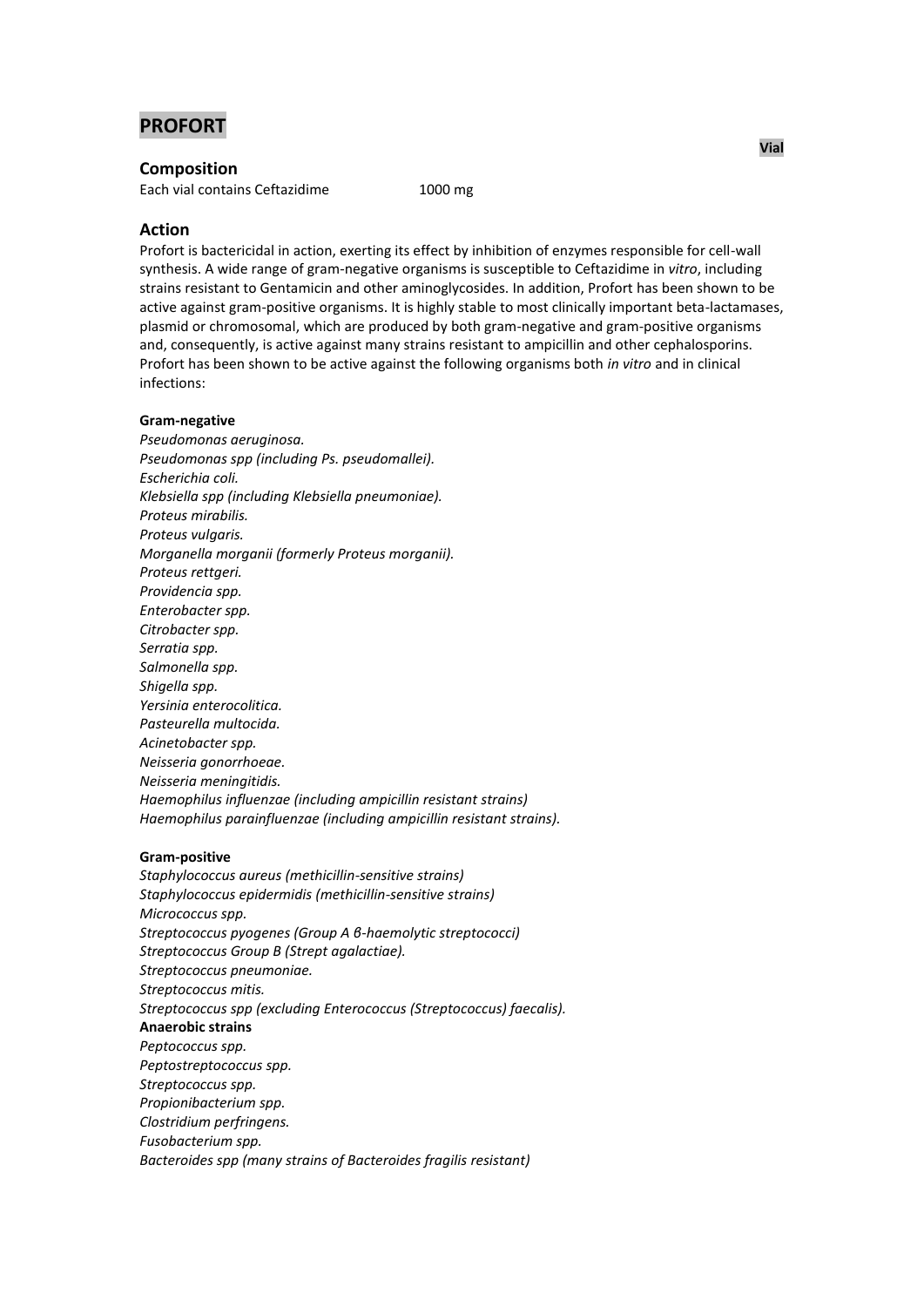Ceftazidime is not active *in vitro* against the following organisms:- *Methicillin-resistant staphylococci. Enterococcus (Streptococcus) faecalis and many other Enterococci. Clostridium difficile. Listeria monocytogenes. Campylobacter spp.*

### **Pharmacokinetics**

#### *Absorption*

After intramuscular administration of 500 mg and 1 g of ceftazidime, peak plasma levels of 18 and 37 mg/l respectively are achieved rapidly. Five minutes after intravenous bolus injection of 500 mg, 1 g or 2 g, plasma levels are 46, 87 and 170mg/l, respectively. The kinetics of ceftazidime is linear within the single dose range of 0.5 to 2 g following intravenous or intramuscular dosing.

#### *Distribution*

The serum protein binding of ceftazidime is low at about 10%. Concentrations in excess of the MIC for common pathogens can be achieved in tissues such as bone, heart, bile, sputum, aqueous humour, synovial, pleural and peritoneal fluids. Ceftazidime crosses the placenta readily, and is excreted in the breast milk. Penetration of the intact blood-brain barrier is poor, resulting in low levels of ceftazidime in the CSF in the absence of inflammation. However, concentrations of 4 to 20 mg/l or more are achieved in the CSF when the meninges are inflamed.

#### *Biotransformation*

Ceftazidime is not metabolised.

#### *Elimination*

After parenteral administration plasma levels decrease with a half-life of about 2 h. Ceftazidime is excreted unchanged into the urine by glomerular filtration; approximately 80 to 90 % of the dose is recovered in the urine within 24 h. Less than 1 % is excreted via the bile.

#### Special patient populations

*Renal impairment*

Elimination of ceftazidime is decreased in patients with impaired renal function and the dose should be reduced.

#### *Hepatic impairment*

The presence of mild to moderate hepatic dysfunction had no effect on the pharmacokinetics of ceftazidime in individuals administered 2 g intravenously every 8 hours for 5 days, provided renal function was not impaired.

### *Elderly*

The reduced clearance observed in elderly patients was primarily due to age-related decrease in renal clearance of ceftazidime. The mean elimination half-life ranged from 3.5 to 4 hours following single or 7 days repeat BID dosing of 2 g IV bolus injections in elderly patients 80 years or older.

#### *Paediatric population*

The half-life of ceftazidime is prolonged in preterm and term neonates by 4.5 to 7.5 hours after doses of 25 to 30 mg/kg. However, by the age of 2 months the half-life is within the range for adults.

#### **Indications**

Profort is indicated for the treatment of patients with infections caused by susceptible strains of the designated organisms in the following diseases:

### **Lower Respiratory Tract Infections**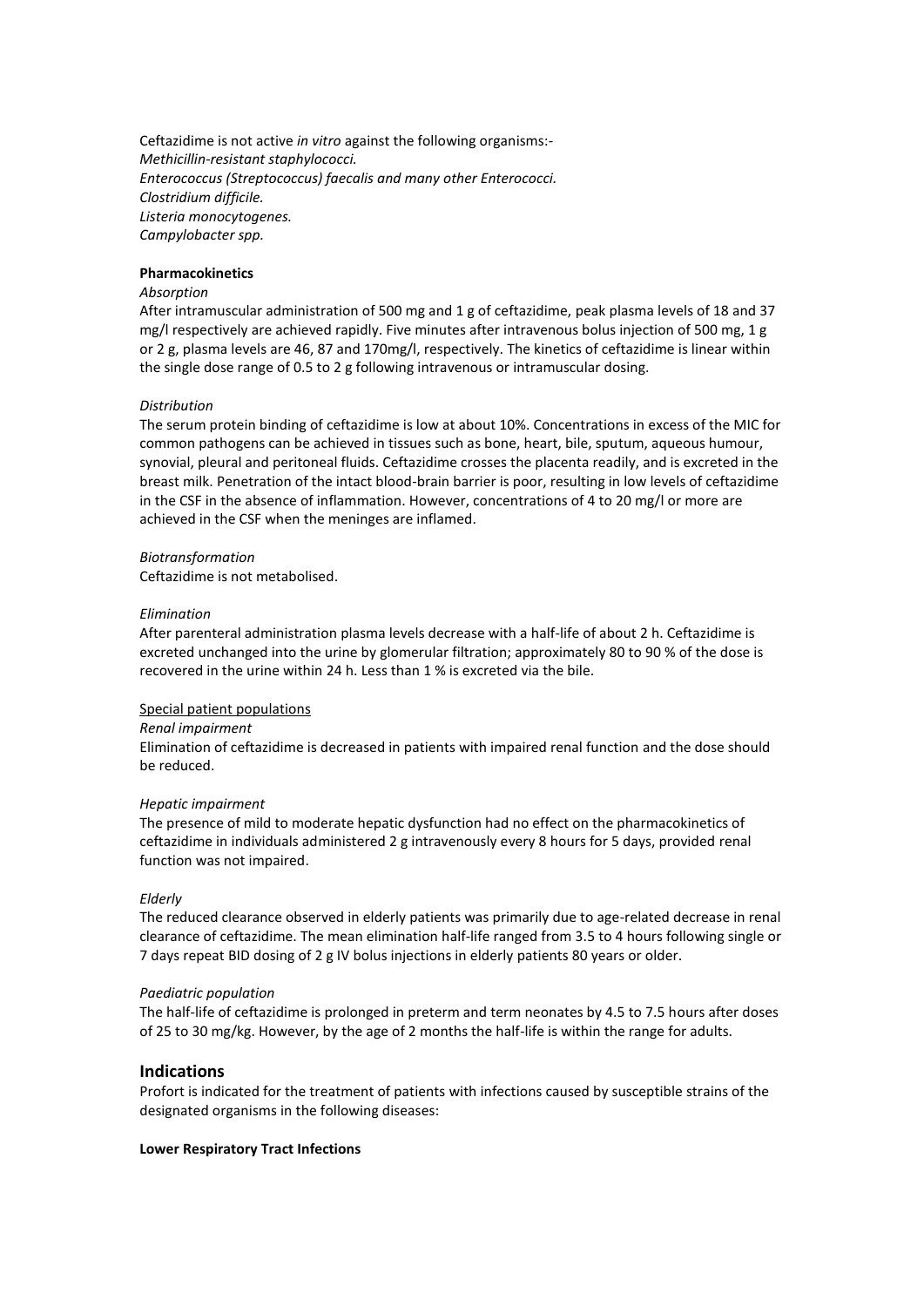Including pneumonia, caused by Pseudomonas aeruginosa and other Pseudomonas spp.; Haemophilus influenza, including ampicillin-resistant strains; Klebsiella spp.; Enterobacter spp.; *Proteus mirabilis*; *Escherichia coli*; Serratia spp.; Citrobacter spp.;Streptococcus pneumoniae; and *Staphylococcus aureus* (methicillin-susceptible strains).

### **Skin and Skin-Structure Infections**

Caused by Pseudomonas aeruginosa; Klebsiella spp.; *Escherichia coli*; Proteus spp., including *Proteus mirabilis* and indole-positive Proteus; Enterobacter spp.; Serratia spp.; *Staphylococcus aureus*  (methicillin-susceptible strains); and Streptococcus Pyogenes (group A beta-hemolytic streptococci).

#### **Urinary Tract Infections**

Both complicated and uncomplicated, caused by Pseudomonas aeruginosa; Enterobacter spp.;Proteus spp., including *Proteus mirabilis* and indole-positive Proteus; Klebsiella spp.; and *Escherichia coli.*

#### **Bacterial Septicemia**

Caused by *Pseudomonas aeruginosa*; Klebsiella spp., *Haemophilus influenza*, *Escherichia coli*, Serratia spp., *Streptococcus pneumoniae*, and *Staphylococcus aureus* (methicillin-susceptible strains).

#### **Bone and Joint Infections**

Caused by *Pseudomonas aeruginosa*; Klebsiella spp.; Enterobacter spp.; and *Staphylococcus aureus* (methicillin-susceptible strains).

#### **Gynecologic Infections**

Including endometritis, pelvic cellulitis, and other infections of the female genital tract caused by Escherichia coli.

#### **Intra-abdominal Infections**

Including peritonitis caused by *Escherichia coli*, Klebsiella spp., and *Staphylococcus aureus* (methicillinsusceptible strains) and polymicrobial infections caused by aerobic and anaerobic organisms and Bacteroides spp. (many strains of Bacteroides fragilis are resistant).

#### **Central Nervous System Infections**

Including meningitis caused by *Haemophilus influenza* and *Neisseria meningitidis*. Ceftazidime has also been used successfully in a limited number of cases of meningitis due to *Pseudomonas aeruginosa* and *Streptococcus pneumoniae.*

Profort may be used alone in cases of confirmed or suspected sepsis. Profort has been used successfully in clinical trials as empiric therapy in cases where various concomitant therapies with other antibiotics have been used.

Profort may also be used concomitantly with other antibiotics, such as aminoglycosides, vancomycin, and clindamycin; in severe and life-threatening infections; and in the immunocompromised patient. When such concomitant treatment is appropriate, prescribing information in the labeling for the other antibiotics should be followed. The dose depends on the severity of the infection and the patient's condition

# **Contraindications**

Ceftazidime is contraindicated in patients who have shown hypersensitivity to ceftazidime or the cephalosporin group of antibiotics.

### **Warnings**

Before therapy with Ceftazidime is instituted, careful inquiry should be made to determine whether the patient has had previous hypersensitivity reactions to Ceftazidime, cephalosporins, penicillins, or other drugs. If this product is to be given to penicillin-sensitive patients, caution should be exercised because cross-hypersensitivity among beta-lactam antibiotics has been clearly documented and may occur in up to 10% of patients with a history of penicillin allergy. If an allergic reaction to Ceftazidime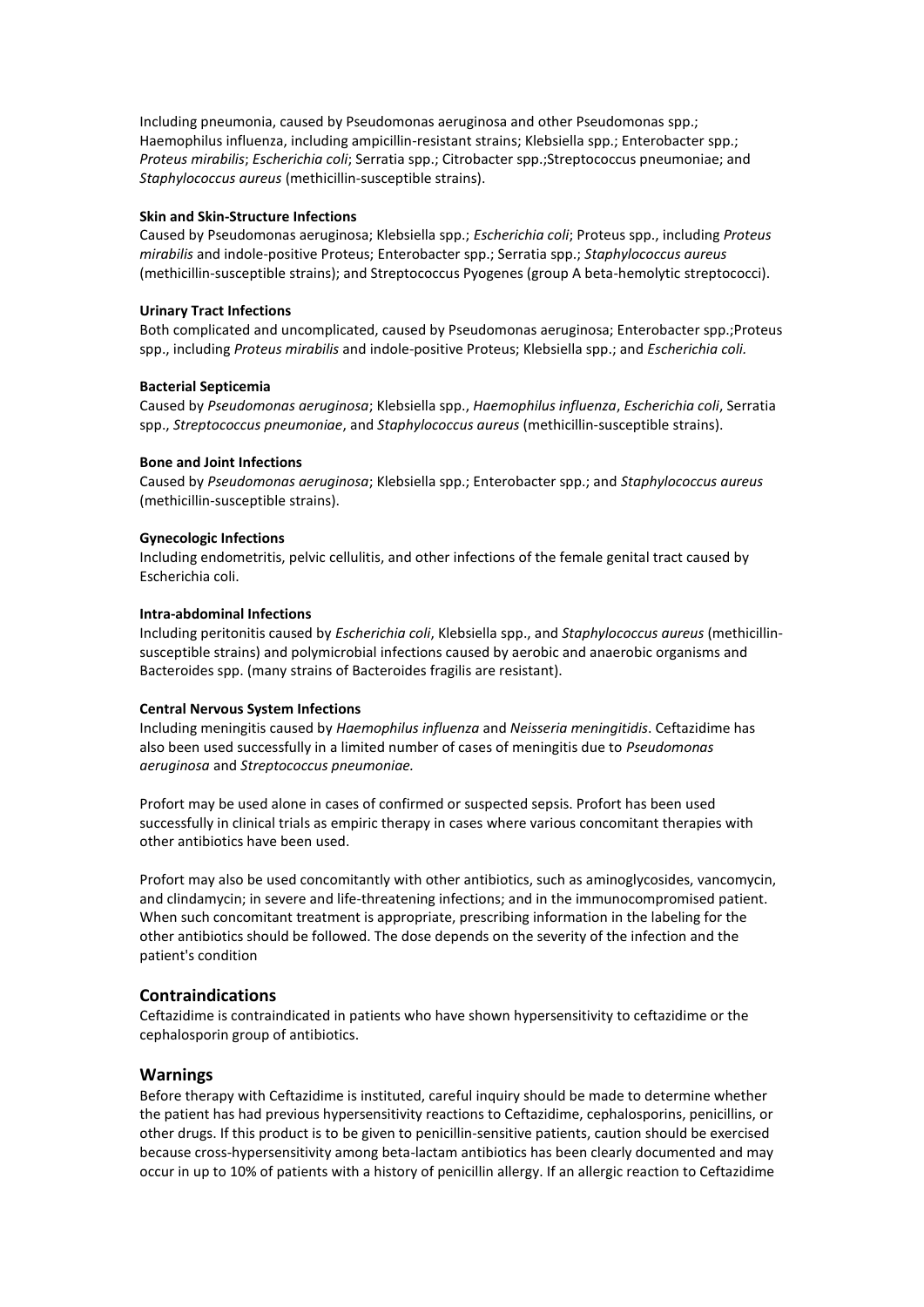occurs, discontinue the drug. Serious acute hypersensitivity reactions may require treatment with epinephrine and other emergency measures, including oxygen, IV fluids, IV antihistamines, corticosteroids, pressor amines, and airway management, as clinically indicated.

Pseudomembranous colitis has been reported with nearly all antibacterial agents, including Ceftazidime, and may range from mild to life threatening. Therefore, it is important to consider this diagnosis in patients who present with diarrhea subsequent to the administration of antibacterial agents.

Treatment with antibacterial agents alters the normal flora of the colon and may permit overgrowth of clostridia. Studies indicate that a toxin produced by *Clostridium difficile* is one primary cause of "antibiotic-associated colitis."

After the diagnosis of pseudomembranous colitis has been established, therapeutic measures should be initiated. Mild cases of pseudomembranous colitis usually respond to drug discontinuation alone. In moderate to severe cases, consideration should be given to management with fluids and electrolytes, protein supplementation, and treatment with an antibacterial drug clinically effective against Clostridium difficile.

Elevated levels of Ceftazidime in patients with renal insufficiency can lead to seizures, encephalopathy, asterixis, and neuromuscular excitability.

# **Adverse Reactions**

Ceftazidime is generally well tolerated. The incidence of adverse reactions associated with the administration of Ceftazidime was low in clinical trials. The most common were local reactions following IV injection and allergic and gastrointestinal reactions. Other adverse reactions were encountered infrequently. No disulfiram like reactions were reported.

The following adverse effects from clinical trials were considered to be either related to Ceftazidime therapy or were of uncertain etiology:

# **Local Effects**

Reported in fewer than 2% of patients, were phlebitis and inflammation at the site of injection.

# **Hypersensitivity Reactions**

Reported in 2% of patients, were pruritus, rash, and fever. Immediate reactions, generally manifested by rash and/or pruritus, occurred in 1 in 285 patients. Toxic epidermal necrolysis, Stevens-Johnson syndrome, and erythema multiforme have also been reported with cephalosporin antibiotics, including Ceftazidime. Angioedema and anaphylaxis (bronchospasm and/or hypotension) have been reported very rarely.

# **Gastrointestinal Symptoms**

Reported in fewer than 2% of patients, were diarrhea, nausea, vomiting, and abdominal pain. The onset of pseudomembranous colitis symptoms may occur during or after treatment.

### **Central Nervous System Reactions**

(less than 1%) included headache, dizziness, and paresthesia. Seizures have been reported with several cephalosporins, including Ceftazidime. In addition, encephalopathy, asterixis, and neuromuscular excitability have been reported in renally impaired patients treated with unadjusted dosing regimens of Ceftazidime.

### **Less Frequent Adverse Events**

(Less than 1%) were candidiasis (including oral thrush) and vaginitis. Hematologic: Rare cases of hemolytic anemia have been reported.

# **Laboratory Test Changes**

Noted during Ceftazidime clinical trials were transient and included: eosinophilia, positive Coombs' test without hemolysis, thrombocytosis, and slight elevations in one or more of the hepatic enzymes, aspartate aminotransferase (AST, SGOT), alanine aminotransferase (ALT, SGPT), LDH, GGT, and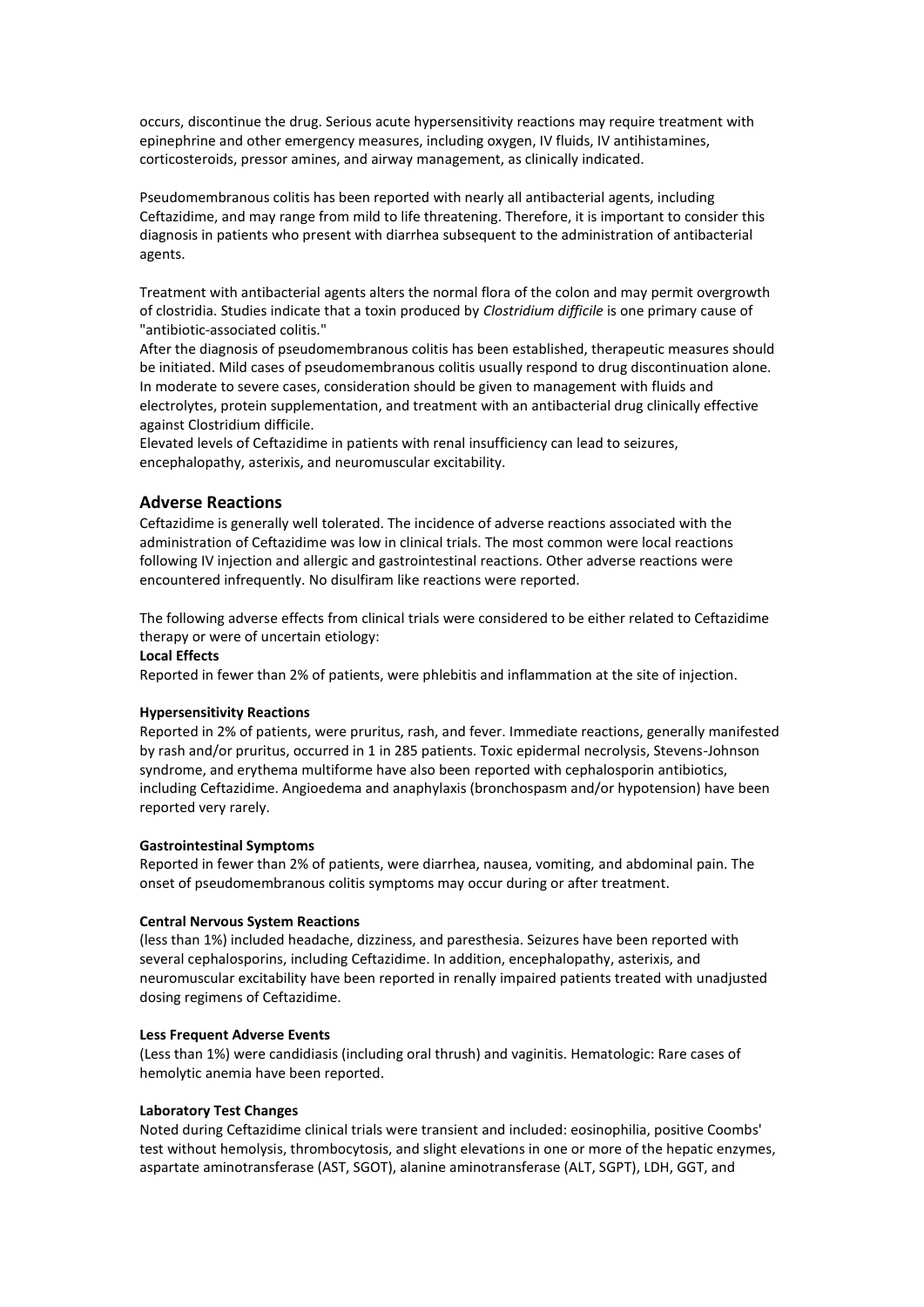alkaline phosphatase. As with some other cephalosporins, transient elevations of blood urea, blood urea nitrogen, and/or serum creatinine were observed occasionally. Transient leukopenia, neutropenia, agranulocytosis, thrombocytopenia, and lymphocytosis were seen very rarely.

In addition to the adverse reactions listed above that have been observed in patients treated with Ceftazidime, the following adverse reactions and altered laboratory tests have been reported for cephalosporin-class antibiotics:

# **Adverse Reactions**

Urticaria, colitis, renal dysfunction, toxic nephropathy, hepatic dysfunction including cholestasis, aplastic anemia, hemorrhage.

### **Altered Laboratory Tests**

Prolonged prothrombin time, false-positive test for urinary glucose, elevated bilirubin, pancytopenia.

# **Precautions**

### **General**

Ceftazidime has not been shown to be nephrotoxic; however, high and prolonged serum antibiotic concentrations can occur from usual dosages in patients with transient or persistent reduction of urinary output because of renal insufficiency. The total daily dosage should be reduced when Ceftazidime is administered to patients with renal insufficiency. Elevated levels of Ceftazidime in these patients can lead to seizures, encephalopathy, asterixis, and neuromuscular excitability. Continued dosage should be determined by degree of renal impairment, severity of infection, and susceptibility of the causative organisms.

As with other antibiotics, prolonged use of Ceftazidime may result in overgrowth of nonsusceptible organisms. Repeated evaluation of the patient's condition is essential. If super infection occurs during therapy, appropriate measures should be taken.

Inducible type I beta-lactamase resistance has been noted with some organisms (*e.g.,* Enterobacter spp., Pseudomonas spp., and Serratia spp). As with other extended-spectrum beta-lactam antibiotics, resistance can develop during therapy, leading to clinical failure in some cases. When treating infections caused by these organisms, periodic susceptibility testing should be performed when clinically appropriate. If patients fail to respond to monotherapy, an aminoglycoside or similar agent should be considered.

Cephalosporins may be associated with a fall in prothrombin activity. Those at risk include patients with renal and hepatic impairment, or poor nutritional state, as well as patients receiving a protracted course of antimicrobial therapy. Prothrombin time should be monitored in patients at risk and exogenous vitamin K administered as indicated.

Ceftazidime should be prescribed with caution in individuals with a history of gastrointestinal disease, particularly colitis.

Distal necrosis can occur after inadvertent intra-arterial administration of ceftazidime.

## **Pregnancy**

### *Category B*

Animal reproduction studies have failed to demonstrate a risk to the fetus and there are no adequate and well-controlled studies in pregnant women.

### **Nursing Mothers**

Ceftazidime is excreted in human milk in low concentrations. Caution should be exercised when Ceftazidime is administered to a nursing woman.

# **Drug Interactions**

Nephrotoxicity has been reported following concomitant administration of cephalosporins with aminoglycoside antibiotics or potent diuretics such as furosemide. Renal function should be carefully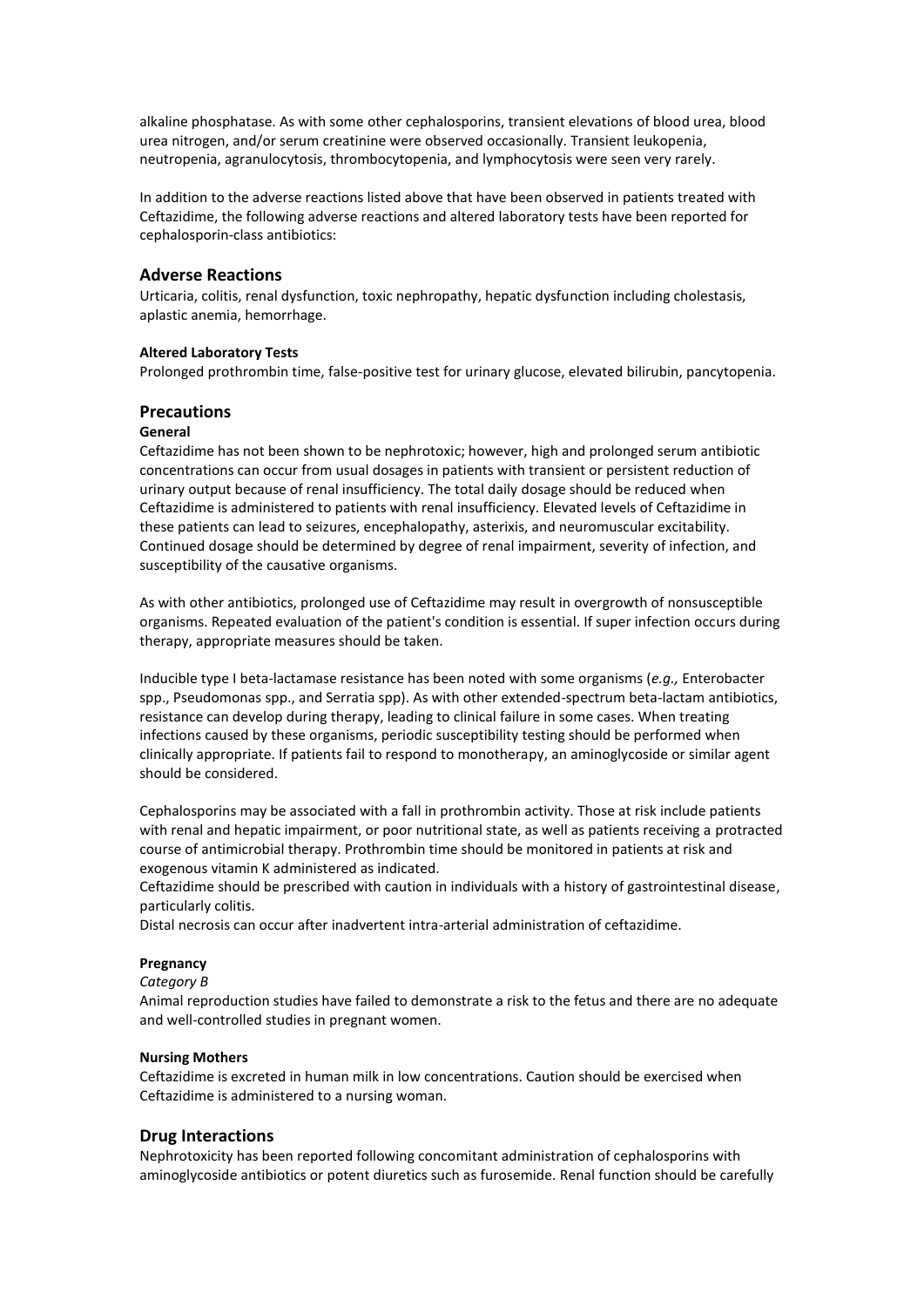monitored, especially if higher dosages of the aminoglycosides are to be administered or if therapy is prolonged, because of the potential nephrotoxicity and ototoxicity of aminoglycosidic antibiotics. Nephrotoxicity and ototoxicity were not noted when Ceftazidime was given alone in clinical trials.

Chloramphenicol has been shown to be antagonistic to beta-lactam antibiotics, including Ceftazidime, based on *in vitro* studies and time kill curves with enteric gram-negative bacilli. Due to the possibility of antagonism *in vivo*, particularly when bactericidal activity is desired, this drug combination should be avoided.

# **Drug/Laboratory Test Interactions**

The administration of Ceftazidime may result in a false-positive reaction for glucose in the urine when using Clinitest tablets, Benedict's solution, or Fehling's solution. It is recommended that glucose tests based on enzymatic glucose oxidase reactions (such as Clinistix or Testape) be used.

# **Dosage and Administrations**

# **Dosage**

The usual adult dosage is 1 gram administered intravenously or intramuscularly every 8 to 12 hours. The dosage and route should be determined by the susceptibility of the causative organisms, the severity of infection, and the condition and renal function of the patient.

| <b>Recommended Dosage Schedule</b>                                                                                                                          |                                                                   |           |  |
|-------------------------------------------------------------------------------------------------------------------------------------------------------------|-------------------------------------------------------------------|-----------|--|
| <b>Adults</b>                                                                                                                                               | <b>Dose</b>                                                       | Frequency |  |
|                                                                                                                                                             |                                                                   |           |  |
| <b>Usual recommended dosage</b>                                                                                                                             | 1 gram IV or IM                                                   | q8-12h    |  |
| Uncomplicated urinary tract infections                                                                                                                      | 250 mg IV or IM                                                   | q12h      |  |
| Bone and joint infections                                                                                                                                   | 2 grams IV                                                        | q12h      |  |
| Complicated urinary tract infections                                                                                                                        | 500 mg IV or IM                                                   | q8-12h    |  |
| Uncomplicated pneumonia; mild skin and skin-<br>structure infections                                                                                        | 500 mg-1 gram IV or<br>IM                                         | q8h       |  |
| Serious gynecologic and intra-abdominal<br>infections                                                                                                       | 2 grams IV                                                        | q8h       |  |
| Meningitis                                                                                                                                                  | 2 grams IV                                                        | q8h       |  |
| Very severe life-threatening infections, especially<br>in immunocompromised patients                                                                        | 2 grams IV                                                        | q8h       |  |
| Lung infections caused by Pseudomonas spp. in<br>patients with cystic fibrosis with normal renal<br>function*                                               | 30-50 mg/kg IV to a<br>maximum of 6 grams<br>per day              | q8h       |  |
| Neonates (0-4 weeks)                                                                                                                                        | 30 mg/kg IV                                                       | q12h      |  |
| Infants and children (1 month-12 years)                                                                                                                     | 30-50 mg/kg IV to a<br>maximum of 6 grams<br>per day <sup>+</sup> | q8h       |  |
| * Although clinical improvement has been shown, bacteriologic cures cannot be<br>expected in patients with chronic respiratory disease and cystic fibrosis. |                                                                   |           |  |
| t The higher dose should be reserved for immunocompromised pediatric patients or<br>pediatric patients with cystic fibrosis or meningitis.                  |                                                                   |           |  |

The guidelines for dosage of Profort and recommended dosage schedule listed in the table below.

### **Impaired Hepatic Function**

No adjustment in dosage is required for patients with hepatic dysfunction.

### **Impaired Renal Function**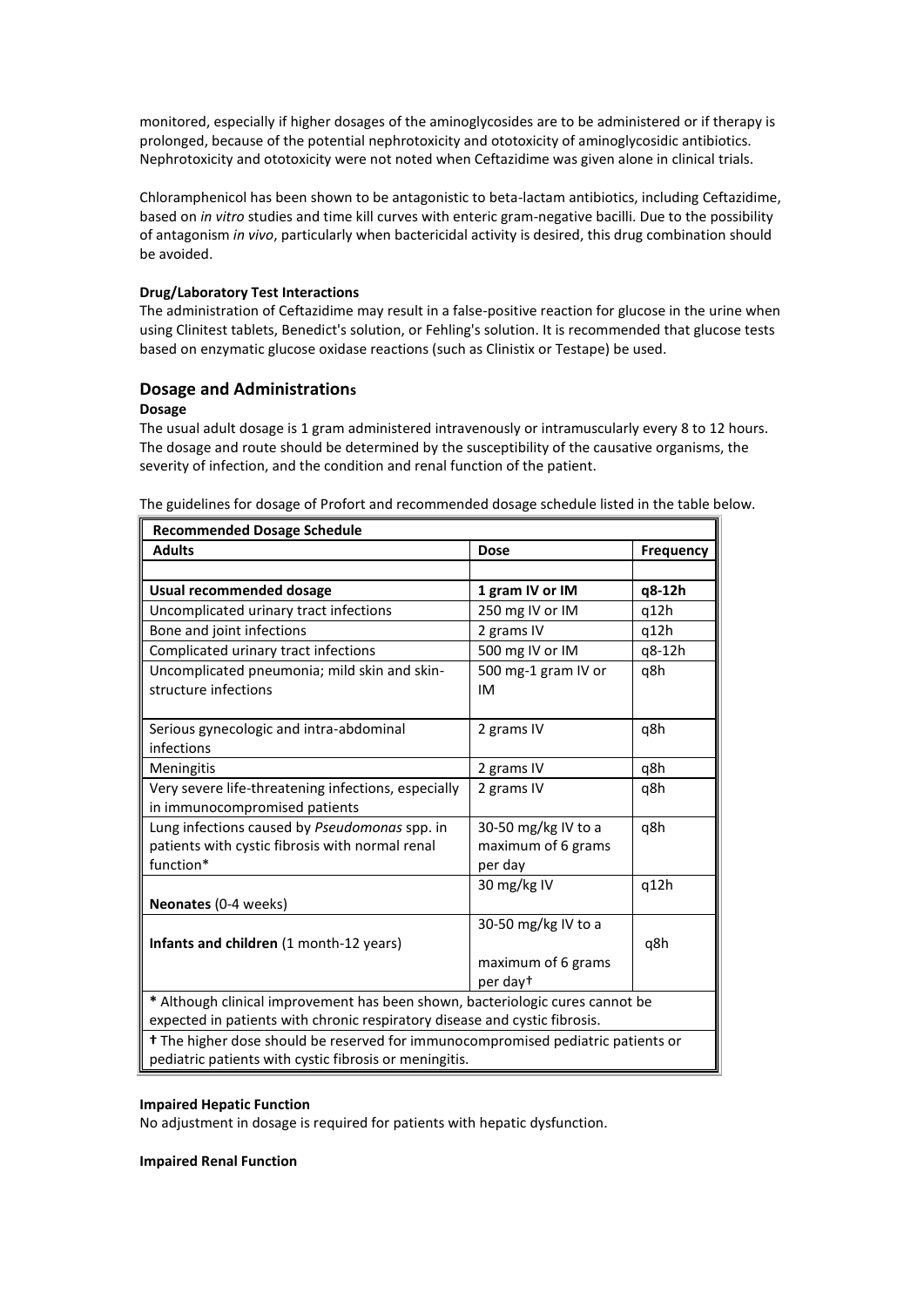Profort is excreted by the kidneys, almost exclusively by glomerular filtration. Therefore, in patients with impaired renal function (glomerular filtration rate [GFR] <50 ml per minute), it is recommended that the dosage of Profort be reduced to compensate for its slower excretion. In patients with suspected renal insufficiency, an initial loading dose of 1 gram of Profort may be given. An estimate of GFR should be made to determine the appropriate maintenance dose. The recommended dosage is presented in the table below

 **Recommended Maintenance Dosages of Profort in Renal Insufficiency NOTE: IF THE DOSE RECOMMENDED IN THE TABLE ABOVE IS LOWER THAN THAT RECOMMENDED FOR PATIENTS WITH RENAL INSUFFICIENCY AS OUTLINED IN TABLE 4, THE LOWER DOSE SHOULD BE USED.**

| <b>Creatinine Clearance</b><br>(ml/min) | Recommended<br><b>Profort Unit Dose</b> | <b>Frequency of Dosing</b> |
|-----------------------------------------|-----------------------------------------|----------------------------|
| 50-31                                   | 1 gram                                  | a12h                       |
| $30 - 16$                               | 1 gram                                  | a24h                       |
| $15-6$                                  | 500 mg                                  | a24h                       |
| <5                                      | 500 mg                                  | q48h                       |
|                                         |                                         |                            |

When only serum creatinine is available, the following formula (Cockcroft's equation) may be used to estimate creatinine clearance. The serum creatinine should represent a steady state of renal function. *Males:* Creatinine clearance (ml/min) = [Weight (kg) X (140 - age)] / [72 X serum creatinine (mg/dl)] *Females:* 0.85 X male value

In patients with severe infections who would normally receive 6 grams of Ceftazidime daily were it not for renal insufficiency, the unit dose given in above table may be increased by 50% or the dosing frequency may be increased appropriately. Further dosing should be determined by therapeutic monitoring, severity of the infection, and susceptibility of the causative organism.

In pediatric patients as for adults, the creatinine clearance should be adjusted for body surface area or lean body mass, and the dosing frequency should be reduced in cases of renal insufficiency. In patients undergoing hemodialysis, a loading dose of 1 gram is recommended, followed by 1 gram after each hemodialysis period.

Profort can also be used in patients undergoing intraperitoneal dialysis and continuous ambulatory peritoneal dialysis. In such patients, a loading dose of 1 gram of Profort may be given, followed by 500 mg every 24 hours. In addition to IV use, Profort can be incorporated in the dialysis fluid at a concentration of 250 mg for 2 l of dialysis fluid.

*Note:* Generally Profort should be continued for 2 days after the signs and symptoms of infection have disappeared, but in complicated infections longer therapy may be required.

# **Administration**

Profort may be given intravenously or by deep IM injection into a large muscle mass such as the upper outer quadrant of the gluteus maximus or lateral part of the thigh. Intra-arterial administration should be avoided.

### **Intramuscular Administration**

For IM administration, Profort should be constituted with one of the following diluents: sterile water for injection, bacteriostatic water for injection, or 0.5% or 1% lidocaine hydrochloride injection.

### **Intravenous Administration**

The IV route is preferable for patients with bacterial septicemia, bacterial meningitis, peritonitis, or other severe or life-threatening infections, or for patients who may be poor risks because of lowered resistance resulting from such debilitating conditions as malnutrition, trauma, surgery, diabetes, heart failure, or malignancy, particularly if shock is present or pending.